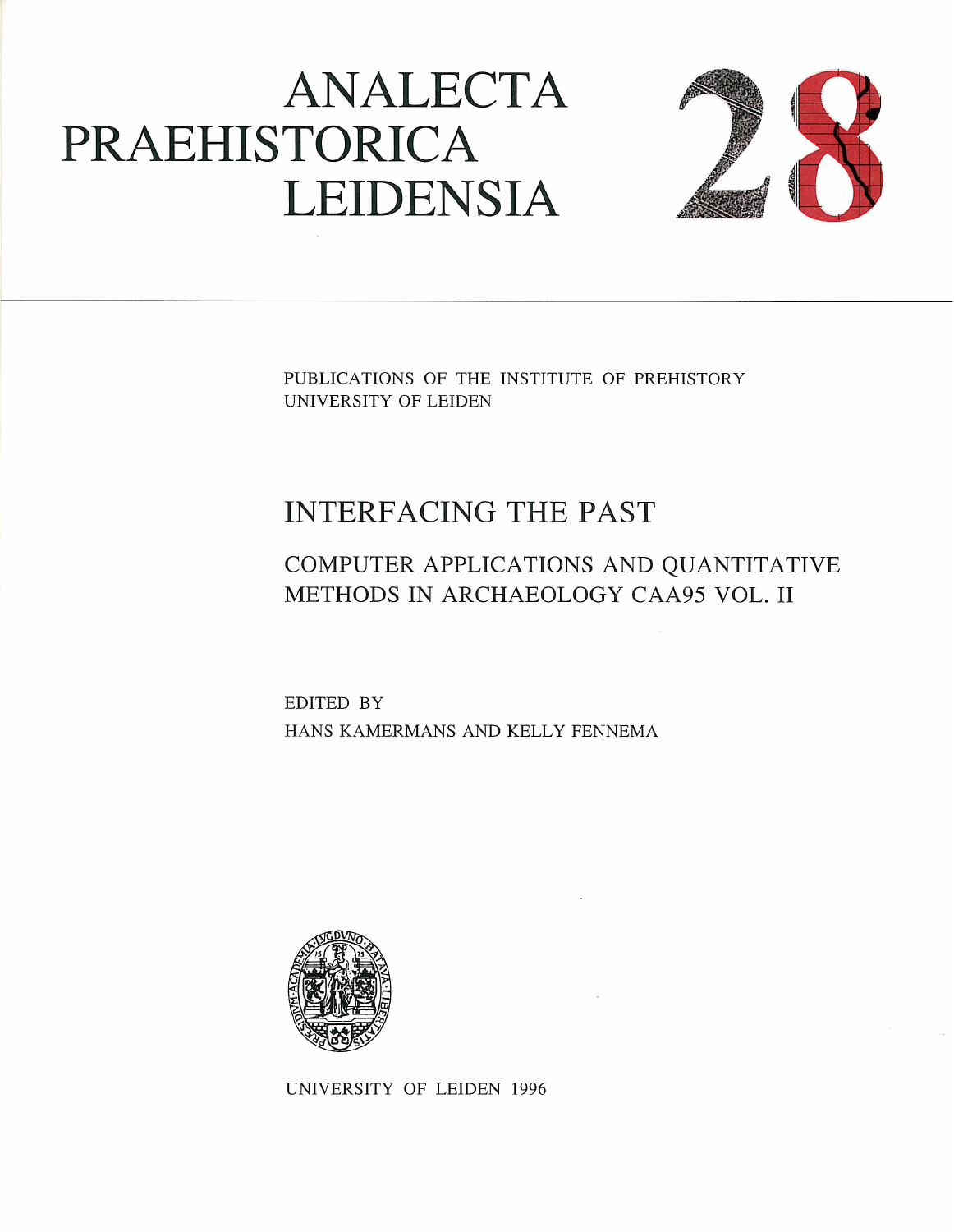### György Csáki **Documentation and modelling of a Roman imperial**<br>Ferenc Bedő **Mulla in Central Italy** villa in Central Italy

#### 1 Introduction

Of the possible archaeological adaptations of computer techniques, this paper is devoted to documentation.

#### 1.1. ABOUT THE DOCUMENTATION

The importance of archaeological documentation cannot be overestimated. Field archaeologists are aware of the fact that their activity, in most cases, leads to the complete destruction of archaeological sites. Theoretically, the various layers of a stratified settlement are peeled off one after the other until the earliest level is reached. Finally, even the last stratum is shaved off to make sure that nothing is left underneath. It may be stated therefore that when the archaeologist's work is accomplished nothing is left and subsequent visitors can admire only the natural environment of important prehistoric sites trying to imagine the original landscape and its inhabitants. Being a Roman Period archaeologist (FR), I am specialized in a period which is characterized by a better than average preservation of archaeological features. It is not necessary to remove stone walls since nothing can be expected below them. Floor levels, however, with the exception of occasionally occurring mosaic floors of great aesthetic value, have to be systematically removed. In this rare case, one may add, non-scientific considerations are given priority: deposits under the floor are not studied for the sake of presenting a beautiful design. This type of presentation means that a moment of history is arbitrarily emphasized, although earlier and later finds must be investigated as well.

It is common archaeological experience that any surface is in the best condition at the time of recovery. That is the time when it must be documented using the broadest range of methods possible including drawing, photographing, film and video recording, verbal description as well as digital procedures. Computerized data gathering and analysis has created an opportunity for introducing new methods in this work opening perspectives that cannot even be fully appraised at this point.

#### 1.2 **ABOUT THE SITE**

Excavations at the Piano dei Santi baulk near the village of San Potito di Ovindoli in Italy have been carried out

within the framework of a cooperation between the Archaeological Institute of the Hungarian Academy of Sciences, the Soprintendenza dell'Archeologia degli Abruzzi and the Comune di Ovindoli (Gabler/Redö 1986, 1988, 1991, 1994a, 1994b). This archaeological site, a villa from the Roman Imperial Period, is a fortunate case in which the most characteristic level could be pinpointed relatively easily. Most of the stratigraphy is horizontal, vertical components mean that previous features were damaged already by Roman Period construction activity. Layers within the periodization correspond to variations in the size of the habitation area.

Three elements in the documentation of this site will be presented here. Some details of this work were already presented to a professional audience in Ravello in 1993 (Csáki et al. 1995). Since that meeting, however, major developments have taken place both in the quantity of documented detail and the scope of methods applied.

#### 2 Documentation of the environment

A digitalized map was prepared showing the site's broader environment. Data of the topographic contour lines in this map were used in preparing a surface model. Constructing this type of surface models often requires the introduction of artificial distortions. Eroded elevations and silted river beds sometimes changed only by centimetres; however, even such small differences may be of significance and must therefore be shown. Fortunately, such a distortion was not required in the case of San Potito since modelling the narrow valleys in the Abruzzo mountains could be carried out using contour lines indicating 10 m elevation, which resulted in a copious pattern.

Our model makes the exclusive selection of coeval topographic data both in a geographical and a historical sense, thereby showing Roman Period relationships between settlements, roads and water surfaces (Grossi 1991). Constructing the model itself will not be discussed in detail. One practical experience, however, is worth mentioning here: a high resolution model showing the excavation's immediate surroundings is equally necessary.

The model that perfectly represents the broader hilly environment shows the site itself within one level, since no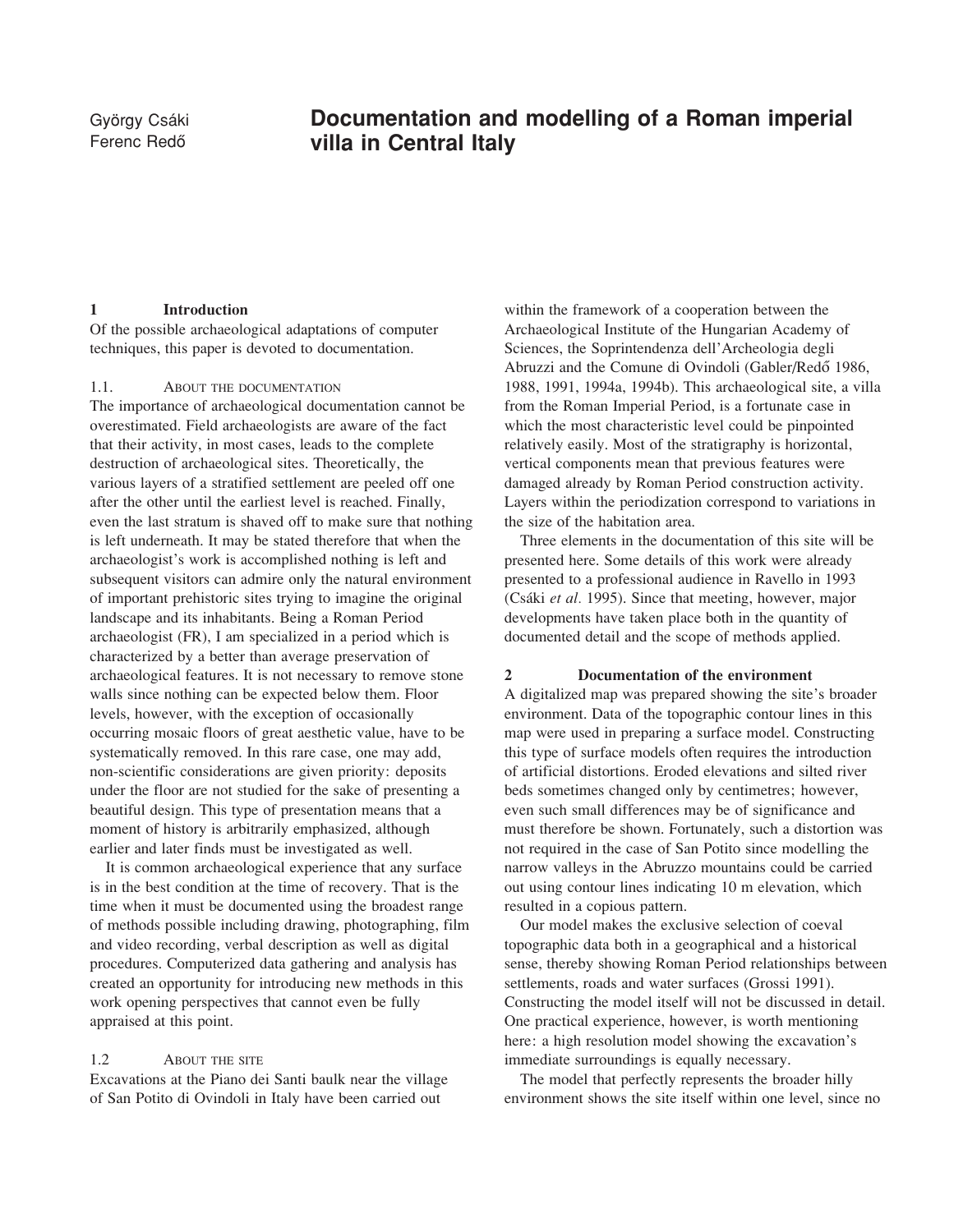Figure 1. A digitized part of the geometric decoration of a pavement.

differences in elevation exceeded 10 m at the settlement (Csáki et al. 1995). At the same time we know that there were major differences in the levels of various features within the villa as is evidenced by the presence of stairs between the inner courtyards. Our measurements are indicative of more than three metres of vertical difference between the lowest and highest points of the Roman Period floor levels. The orientation of the villa's drainage system was also carefully laid out. It is for this reason that a stepwise surface model is required that will bridge contradictions in the data and will make the satisfactory documentation of excavation results possible.

#### 3 Documentation of mosaic pavements

The size and luxurious character of the villa under discussion here was well above even the Italian average. On the basis of data available to date, one may say that the residential section, made up by rooms around an approximately 50 by 70 m inner courtyard, was built with care and reflects wealth. It was equipped with glass windows and decorated with wall paintings as well as mosaic floors.



Figure 2. The fully reconstructed geometric pavement.

The documentation of mosaic floors was an interesting task. Theoretically, data could be recorded in two different ways. Photographs and drawings of the floor could be either scanned, or digitalized drawings could be used.

3.1 DIFFERENT METHODS OF DOCUMENTATION My experience is that computerized data recording does not save the tedious work of making precise drawings. The poor state of mosaic floors in the field circumstances of recovery usually does not make 'objective', that is non-commented, documentation possible. Fragmented surfaces cannot be cleaned to the degree that is required for the taking of informative photographs. Field drawings, on the other hand, also have their limitations set by scaling, the thickness of pencil points and our eyesight. These may be modified by the beneficial influence of additional information gathered on the object. It is not an accident therefore that this type of hand-drawn field documentation also contains quantities of written, that is, non-visual information. It is at this point that the tremendous advantage offered by digitalization can be exploited. This computerized technique makes the recording of features in natural size possible. The amount of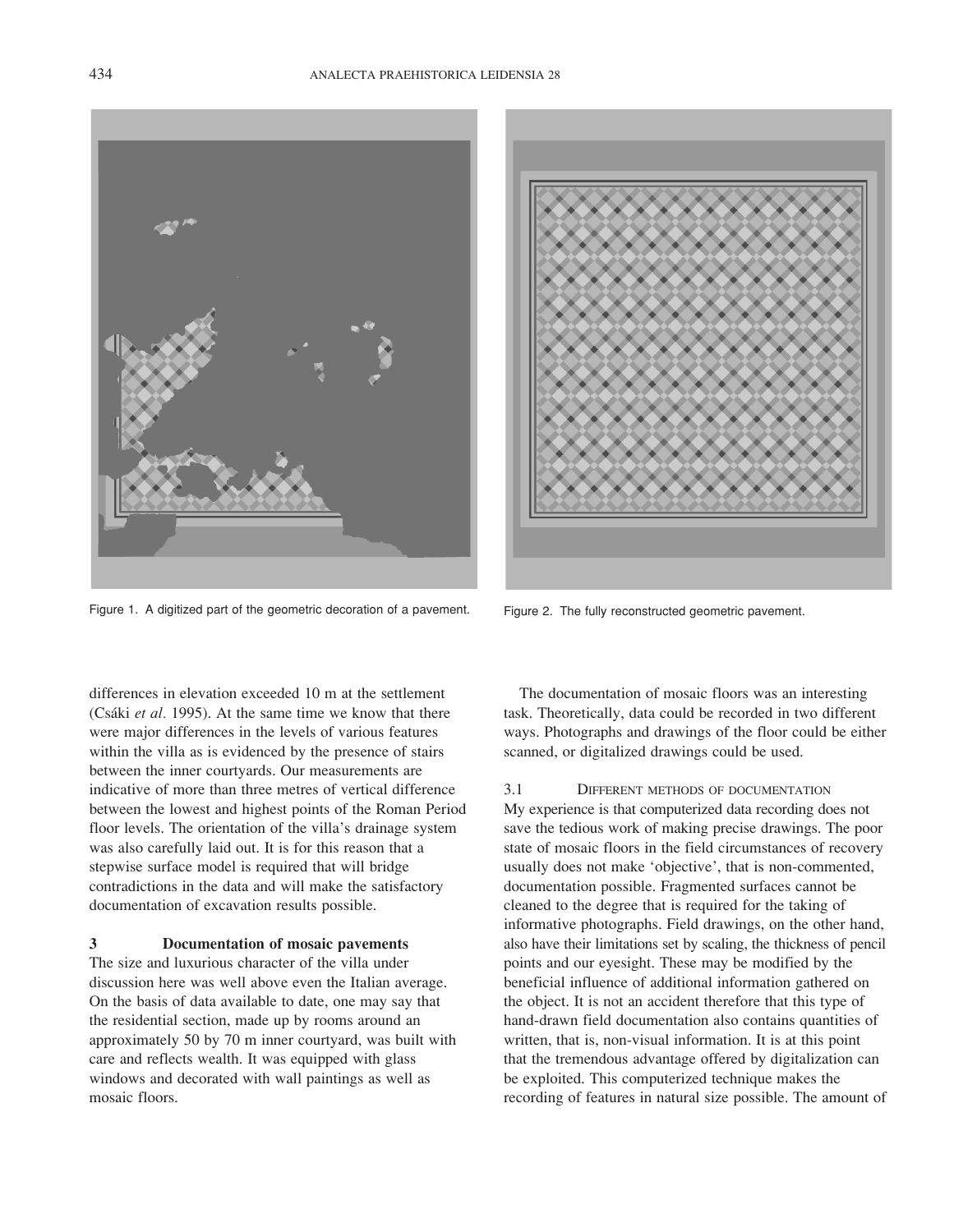

Figure 3. Ground plan of the villa, with the double walled construction.

detail and precision in such records, however, is far beyond physical visibility, falling within the realm of knowledge. Consequently, the possibly most complete data set may be compiled (fig. 1).

Naturally, not every detail in such a data set is utilized simultaneously and constantly. On the other hand we have a data base at our disposal that is as complete as possible and can be exploited to the degree required.

#### 3.2 RECONSTRUCTION AND PUBLICATION

Of the examples discussed here, the completion of mosaic floor surfaces may be considered the most exciting. The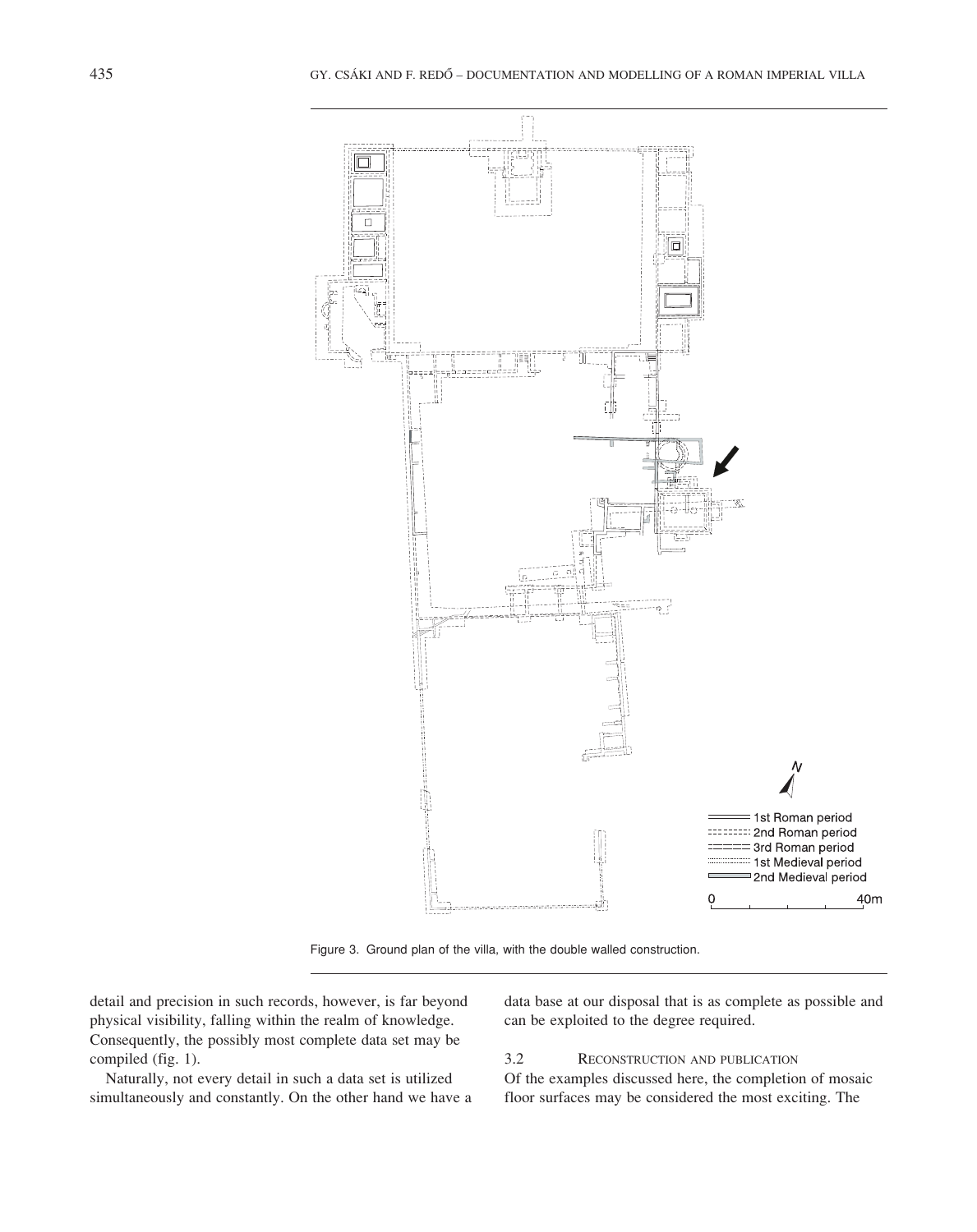

Figure 4. Compiled drawing of the double walled construction.

examples presented here include floors with geometric patterns that could be completely reconstructed (fig. 2), and floors with figural decoration that could only be partially reconstructed.

A special advantage of digitalized drawings is that the material becomes accessible for computerized image processing for the purposes of publication (Gabler/Redö 1994). Colour pictures as well as black and white half tone reproductions can be equally created: the excess information included is an excellent means for mediating our expertise.

#### 4 Three-dimensional modelling of different features

The third area of use is a novelty both in the analysis of this site and in our personal experience. This is the topic of 3-D modelling.

It has been a challenge for a long time, that following the reconstruction of hills and valleys including the roads and water surfaces, the villa itself should be 'built' within this landscape. This would be a formidable task, however, at this point it has to be abandoned in the absence of additional data. First, further details of the site plan must be recovered. Even full knowledge of the building's plan, however, would not shed light on the structure of vertical



Figure 5. A transparent perspective view of the feature.



Figure 6. The double walled feature viewed from the north.

walls which therefore remain unknown. Reconstructing these, as well as the roof and windows of the villa would introduce a speculative element in the reconstruction that could not be controlled by the archaeologist alone.

Possibilities of 3-D modelling were therefore tentatively used in solving a specific problem. There is a section within the villa that could not be identified (fig. 3). Specialists neither in Italy nor in Hungary could even comment on this detail. Aside from the rarity of the feature in question, its mysterious character is partly due to the fact that it has never been fully visible and it could therefore not be appropriately presented for the purpose of consultations. The site's location at an altitude of 1000 m as well as the frost that may last for five months every year make the annual re-burial of each excavated and documented feature necessary. As a result, the feature under discussion here was excavated in three consecutive seasons and could never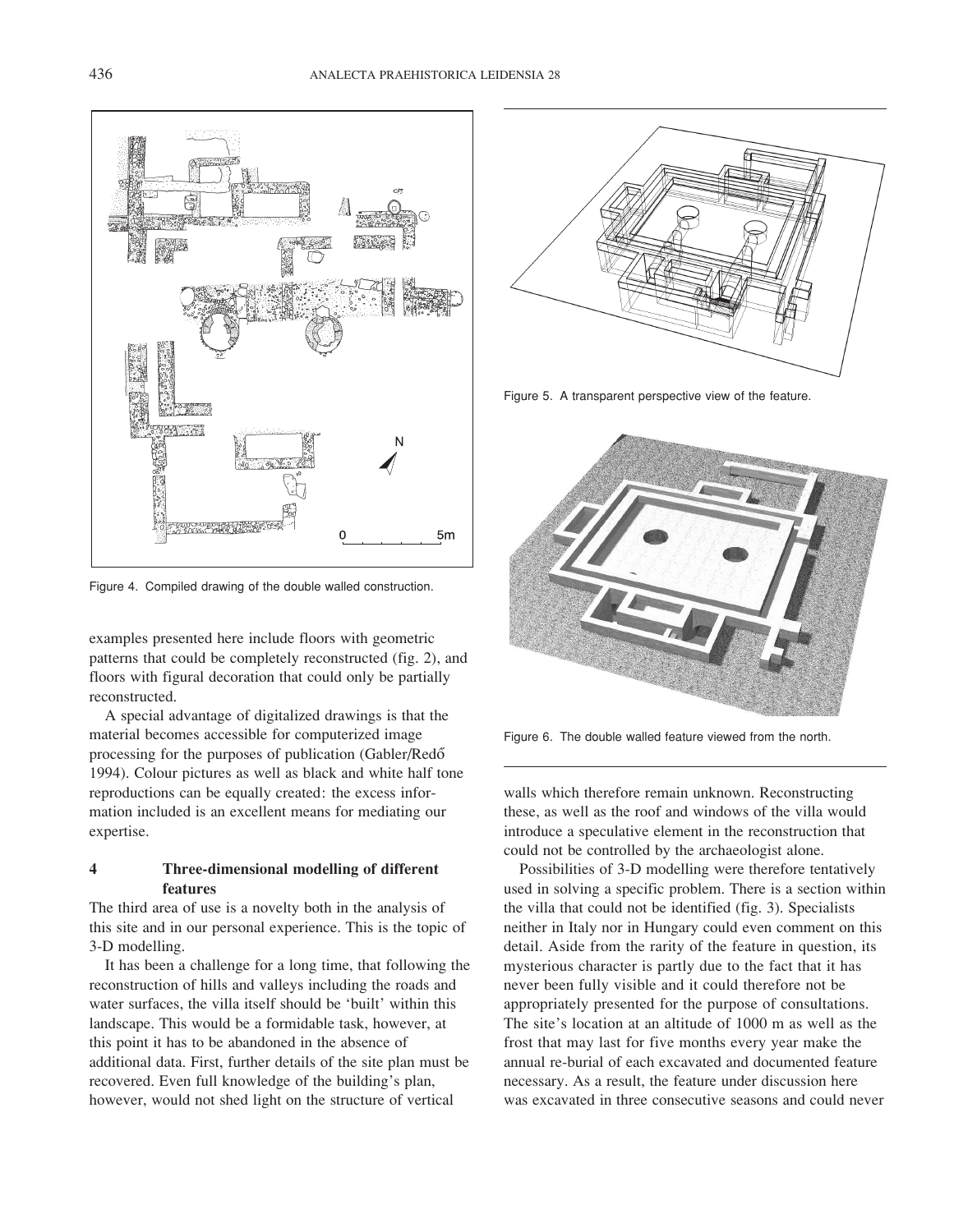

Figure 7. The double walled feature viewed from the sorth (without the surface).

be entirely seen. In addition, some of its sections still lay unexcavated (fig. 4).

This feature is particularly suited for the purpose of 3-D documentation, since it extends 2.8 m below the surface and is interrupted by tunnels and shafts. In other words, it is an unusually complex structure whose 3-D reconstruction can be carried out without unnecessary speculation. All sections and aspects of this feature were digitalized providing data for the construction of its computerized model. The result of our work can be viewed and measured from any angle (fig. 5). Its data points, edges and surfaces can be made visible or removed from the picture as requested.

It must be mentioned here that the working process itself, the unambiguity required by the technical solution, helped clarify our thoughts and refine the relevant hypotheses. Real



Figure 8. An inner view of the western tunnel of the double walled feature.

results, however, will facilitate the selection of the most characteristic aspects, help 'walking around' the feature's subterranean sections and offer an inside look at the construction (figs 6, 7, 8). This high quality information will permit the presentation of the identification problem in a way that can be appreciated and discussed by an international audience of experts.

#### Acknowledgements

The excavation was carried out, and the original drawings made by Dénes Gabler and Ferenc Redö. Grateful thanks are due to Annamária Csáki and Csilla Sebestyén who digitalized, as well as Gábor Németh, who contributed the figures to this study. The help of László Bartosiewicz in the compilation of this chapter must also be acknowledged.